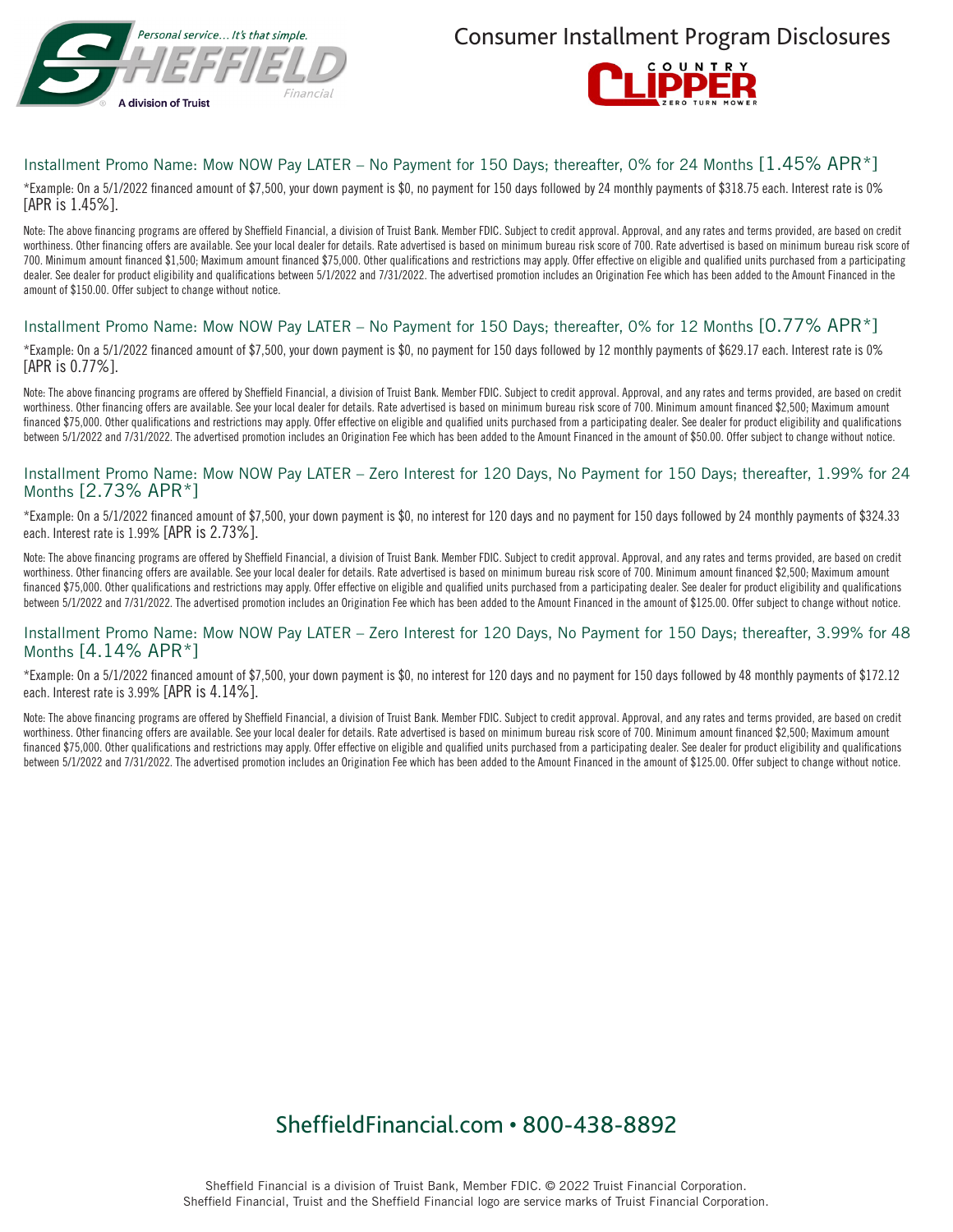

Consumer Installment Program Disclosures



#### Installment Promo Name: 0% for 36 Months [1.08% APR\*]

\*Example: On financed amount of \$7,500, your down payment is \$0 with 36 monthly payments of \$211.81 each. Interest Rate is 0% [APR is 1.08%].

Note: The above financing programs are offered by Sheffield Financial, a division of Truist Bank. Member FDIC. Subject to credit approval. Approval, and any rates and terms provided, are based on credit worthiness. Other financing offers are available. See your local dealer for details. Rate advertised is based on minimum bureau risk score of 660. Minimum amount financed \$2,500; Maximum amount financed \$75,000. Other qualifications and restrictions may apply. Offer effective on eligible and qualified units purchased from a participating dealer. See dealer for product eligibility and qualifications between 5/1/2022 and 7/31/2022. The advertised promotion includes an Origination Fee which has been added to the Amount Financed in the amount of \$125.00. Offer subject to change without notice.

#### Installment Promo Name: 0% for 42 Months [0.93% APR\*]

\*Example: On financed amount of \$7,500, your Down Payment is \$0 with 42 monthly payments of \$181.55 each. Interest Rate is 0% [APR is 0.93%].

Note: The above financing programs are offered by Sheffield Financial, a division of Truist Bank. Member FDIC. Subject to credit approval. Approval, and any rates and terms provided, are based on credit worthiness. Other financing offers are available. See your local dealer for details. Rate advertised is based on minimum bureau risk score of 700. Minimum amount financed \$2,500; Maximum amount financed \$75,000. Other qualifications and restrictions may apply. Offer effective on eligible and qualified units purchased from a participating dealer. See dealer for product eligibility and qualifications between 5/1/2022 and 7/31/2022. The advertised promotion includes an Origination Fee which has been added to the Amount Financed in the amount of \$125.00. Offer subject to change without notice.

### Installment Promo Name: 0% for 48 Months [0.81% APR\*]

\*Example: On financed amount of \$7,500, your Down Payment is \$0 with 48 monthly payments of \$158.86 each. Interest Rate is 0% [APR is 0.81%].

Note: The above financing programs are offered by Sheffield Financial, a division of Truist Bank. Member FDIC. Subject to credit approval. Approval, and any rates and terms provided, are based on credit worthiness. Other financing offers are available. See your local dealer for details. Rate advertised is based on minimum bureau risk score of 700. Minimum amount financed \$2,500; Maximum amount financed \$75,000. Other qualifications and restrictions may apply. Offer effective on eligible and qualified units purchased from a participating dealer. See dealer for product eligibility and qualifications between 5/1/2022 and 7/31/2022. The advertised promotion includes an Origination Fee which has been added to the Amount Financed in the amount of \$125.00. Offer subject to change without notice.

#### Installment Promo Name: 1.99% for 48 Months [2.82% APR\*]

\*Example: On financed amount of \$7,500, your down payment is \$0 with 48 monthly payments of \$165.40 each. Interest Rate is 1.99% [APR is 2.82%].

Note: The above financing programs are offered by Sheffield Financial, a division of Truist Bank. Member FDIC. Subject to credit approval. Approval, and any rates and terms provided, are based on credit worthiness. Other financing offers are available. See your local dealer for details. Rate advertised is based on minimum bureau risk score of 660. Minimum amount financed \$2,500; Maximum amount financed \$75,000. Other qualifications and restrictions may apply. Offer effective on eligible and qualified units purchased from a participating dealer. See dealer for product eligibility and qualifications between 5/1/2022 and 7/31/2022. The advertised promotion includes an Origination Fee which has been added to the Amount Financed in the amount of \$125.00. Offer subject to change without notice.

## SheffieldFinancial.com • 800-438-8892